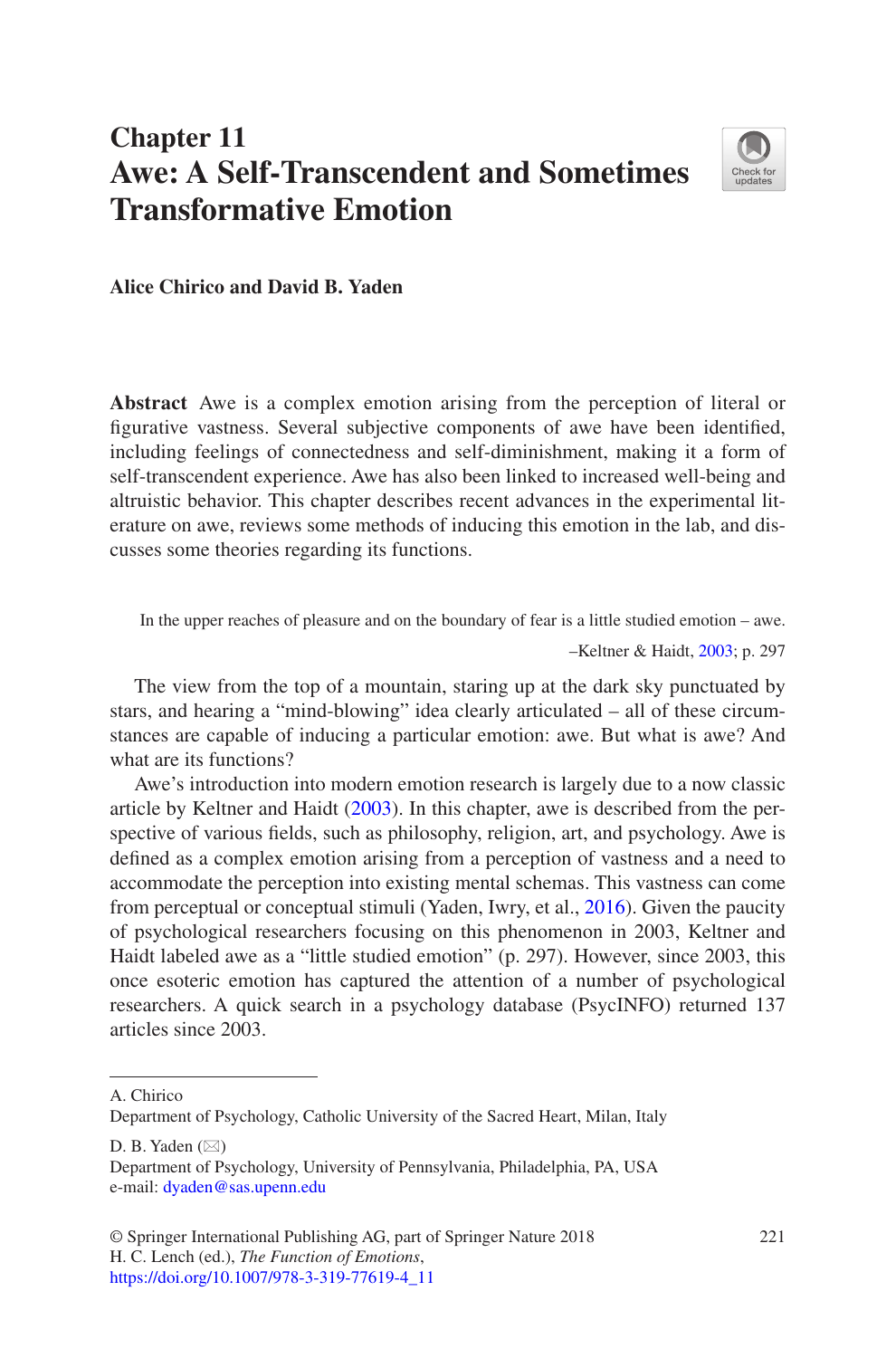In Keltner and Haidt's (2003) article, awe is referred to as a "complex" emotion. This label is appropriate, given that several features of awe distinguish it from other emotions. Awe often contains both positive and negative valence (Gordon et al., 2017; Yaden et al., in press). For instance, awe can arise both from beautiful breathtaking panoramas (Keltner & Haidt, 2003) and from dreadful and terrifying natural phenomena, like severe thunderstorms (Piff, Dietze, Feinberg, Stancato, & Keltner, 2015; Gordon et al., 2017). Additionally, awe has several qualities that place it on the border between an emotional state and altered state of consciousness due to its capacity to alter the senses of time, space, and self. For example, the sense of self has been empirically shown to diminish and the sense of connectedness to increase during states of awe (Piff et al., 2015). This finding has led to awe being classed as a self-transcendent experience (STE), temporary mental states characterized by an increased sense of connectedness and/or diminished sense of self (Yaden, Haidt, Hood, Vago, & Newberg, 2017).

This chapter reviews research on awe conducted since Keltner and Haidt's 2003 article. It covers elicitors of awe as well as new means to induce it in the lab, the primary subjective qualities of awe, and outcomes associated with the experience of awe. This chapter concludes by discussing awe from a functionalist perspective (Lench, Bench, Darbor, & Moore, 2015), by reviewing prevailing theories of awe related to social dominance and offering a new speculative perspective that proposes that the emotion of awe may have first arisen from natural rather than social triggers.

## **What Is Awe?**

The perspectives proposed in the Keltner and Haidt (2003) article, introducing awe to mainstream psychological science, grew largely out of the discrete emotion tradition and other preliminary work by Ekman (1992) and Lazarus (1991). Specifically, Lazarus (1991) acknowledged the complex and multifaceted nature of awe, and Ekman identified awe as a potential basic emotion (Ekman, 1992) originating from a blend of wonder and fear. This perspective holds that basic emotions are human universals (Ekman & Cordaro, 2011).

In order to elucidate the nature of awe, Keltner and Haidt (2003) oriented their attention toward the core aspects of this emotion – focusing on "prototypical awe." The approach of analyzing a "prototype" was pioneered by Eleanor Rosch (1983). This prototypical approach draws from the literature around the philosophy of concepts (Margolis & Laurence, 1999). According to Rosch (1983), most commonly used concepts (e.g., animals, toys, means of transport) have "fuzzy" boundaries in that it is difficult to sharply delineate between related concepts using a set of necessary and sufficient conditions. Instead, definitions are organized around the clearest instance of a category, called a "prototype." According to this view, the more a given instance resembles its prototype, the more it can be considered identical to the concept. Furthermore, prototypical members share more common features with the pro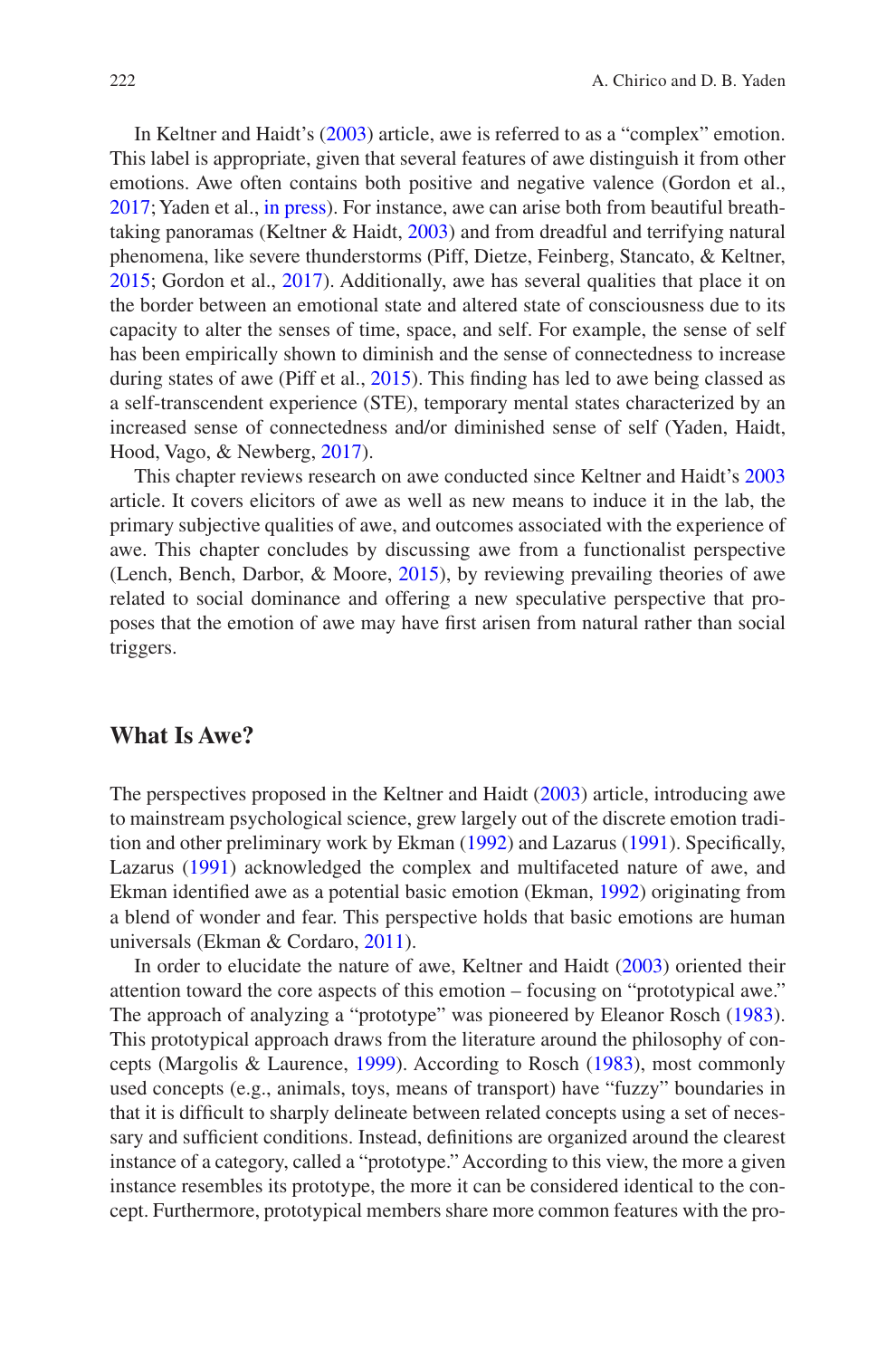totype than nonmembers. In terms of emotion, according to this view, emotions are not so much clearly differentiated categories but fuzzy systems in which different emotional nuances should be placed at different distances depending on their degree of similarity with the core element of the category, that is, the prototype. Fehr and Russell (1984) were among the first to propose an implementation of this "prototypical approach" to emotions. Ekman and Cordaro (2011) similarly support this perspective on emotions as categories, though with poorly defined limits, referring to "emotion families." Specifically, they posited that basic emotions should be contextualized into groups organized around a *central theme* (i.e., exclusive characteristics of a family), while specific *criteria* would define how much a member belongs to a category.

In terms of awe, Keltner and Haidt (2003) offer a prototypical analysis by defining its core features as well as contextual variations. They developed the so-called *prototypical model of awe*. They relied on the idea of awe as an emotion with fuzzy boundaries but with the stable central core of appraisal dimensions. Specifically, awe is characterized by two appraisal dimensions:

- (i) *Vastness*: this appraisal dimension refers to the perception of stimuli as perceptually and/or conceptually vast. Both sweeping views and understanding a complex theory (such as theory of relativity) could be counted as potential elicitors of awe.
- (ii) *Need for accommodation*: this appraisal dimension refers to altering mental frames or schemas according to new incoming information. For instance, upon understanding Einstein's theory of relativity, one must alter their understanding of both time and space. However, elements of novelty and surprise are also involved with this dimension, as it appears that not all instances of awe require alterations to existing mental schemas.

Additionally, Keltner and Haidt identified five additional emotional themes – often related to the nature of the elicitor of awe – that can "flavor" the experience of awe, giving rise to different awe-related states:

- (i) Threat: a fear component can be added to awe when individuals face something perceived as potentially dangerous. This theme would seem to place awe close to the concept of the *sublime*. According to Kant (1790/1914), a key component of the sublime is facing a danger from a safe position, like safely standing on the edge of the Grand Canyon for the first time. This fearful component of awe was investigated by psychology only recently, showing that fear can indeed be a component of an experience of awe (Gordon et al., 2017).
- (ii) Beauty: aesthetically appealing elicitors can introduce a variation in the core theme of awe, thus providing another theme related to this emotion. An example of an elicitor of this theme might be viewing the ceiling of the Sistine Chapel or the Pyramids of Giza. This component is considered important to the emerging field of aesthetic psychology (Konecni, 2005; Schindler et al., 2017).
- (iii) Ability: when we encounter extraordinary examples of talent and ability, the emotion of awe can be accompanied by a feeling of *admiration* (Onu, Kessler,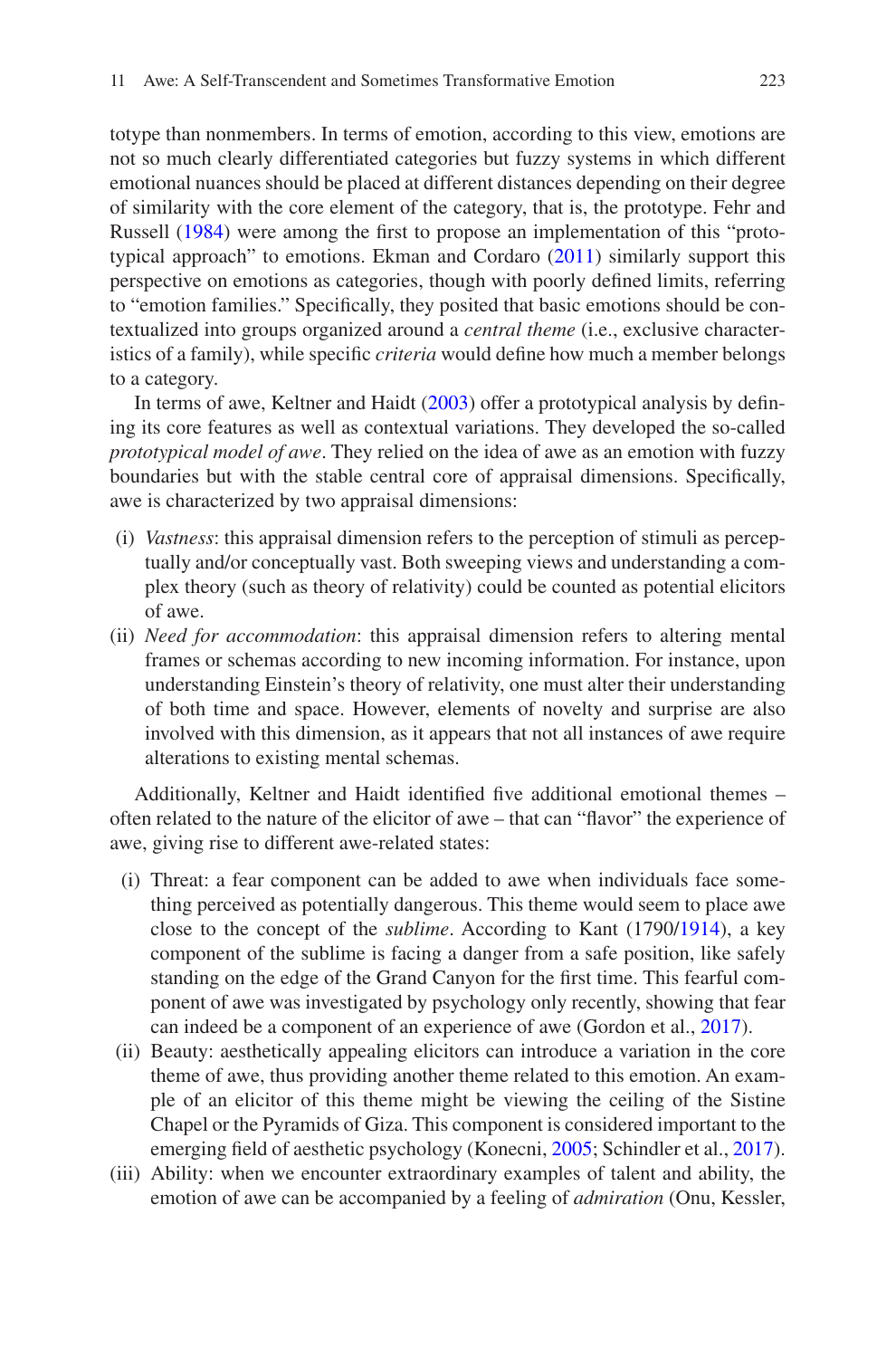& Smith, 2016). For instance, listening to a brilliant singer or watching an athlete play might give rise to this theme.

- (iv) Virtue: this theme is related to instances of exceptional morality, turning awe into a feeling of *elevation* (Haidt, 2003). For example, reading about the lives of the saints might, for a Catholic individual, give rise to the theme of virtue from acts of charity and devotion to other people.
- (v) Supernatural: this is the least clearly defined theme offered by Keltner and Haidt (2003). This appraisal theme appears in experiences that are perceived to have a religious or spiritual component (Yaden, Le Nguyen, et al., 2016).

All of these additional themes should be considered cultural variations of this emotion, arising secondarily, only after the prototypical features of awe have been established. It is unclear how consistent this part of Keltner and Haidt's (2003) theory is with mainstream emotion theory, though these themes provide interesting avenues for further empirical research.

Researchers often classify awe in several different emotion categories. For instance, awe has been conceived as belonging to the family of *positive emotions*, since it is most often experienced as positively valenced (Campos, Shiota, Keltner, Gonzaga, & Goetz, 2013; Shiota, Campos, & Keltner, 2003; Shiota, Keltner, & John, 2006; Shiota, Keltner, & Mossman, 2007). For instance, research from Sung and Yih (2015) showed the ability of awe to broaden attentive focus in a task where people were required to complete a global-local visual processing task (Kimchi & Palmer, 1982).

Awe has also been classified as a member of the *aesthetic emotion family*. Indeed, awe is considered as similar to the notion of sublime, which usually arises from somewhat threatening stimuli (Konecni, 2005). Although Shiota et al. (2007) demonstrated that only one out of three experiences of awe has any negative valence, this less common negative variant of awe deserves attention due to its different physiological and behavioral outcomes (Gordon et al., 2017).

Awe has additionally been classified as part of the *epistemological emotion* family (Keltner & Haidt, 2003). These emotions arise as responses to shifts in the comprehension of the world. For this reason, it could be labeled an "epistemic state," in that evaluations of the reality of a given perception are altered (Yaden, Le Nguyen, et al., 2016). In this regard, research from Valdesolo and Graham (2014) provided the first account for this still obscure emotional category, which has been difficult to operationalize (Chirico, Yaden, Riva, & Gaggioli, 2016). Keltner and Haidt (2003) captured one proxy of this component, that is, they found that a sense of uncertainty originates from awe-inducing stimuli.

Furthermore, recent findings confirmed awe as a member of the *prosocial emotion family* (Piff et al., 2015; Prade & Saroglou, 2016; Stellar et al., 2017). Awe often results in decreased aggressive attitudes (Yang, Yang, Bao, Liu, & Passmore, 2016) and an enhanced tendency to attend to others' welfare (Stellar et al., 2017). Recent findings demonstrated that this prosocial function was mediated by a sense of self-diminishment called "the small self" (Stellar et al., 2017). This insight led researchers to study the relationship between awe and the emotion of humility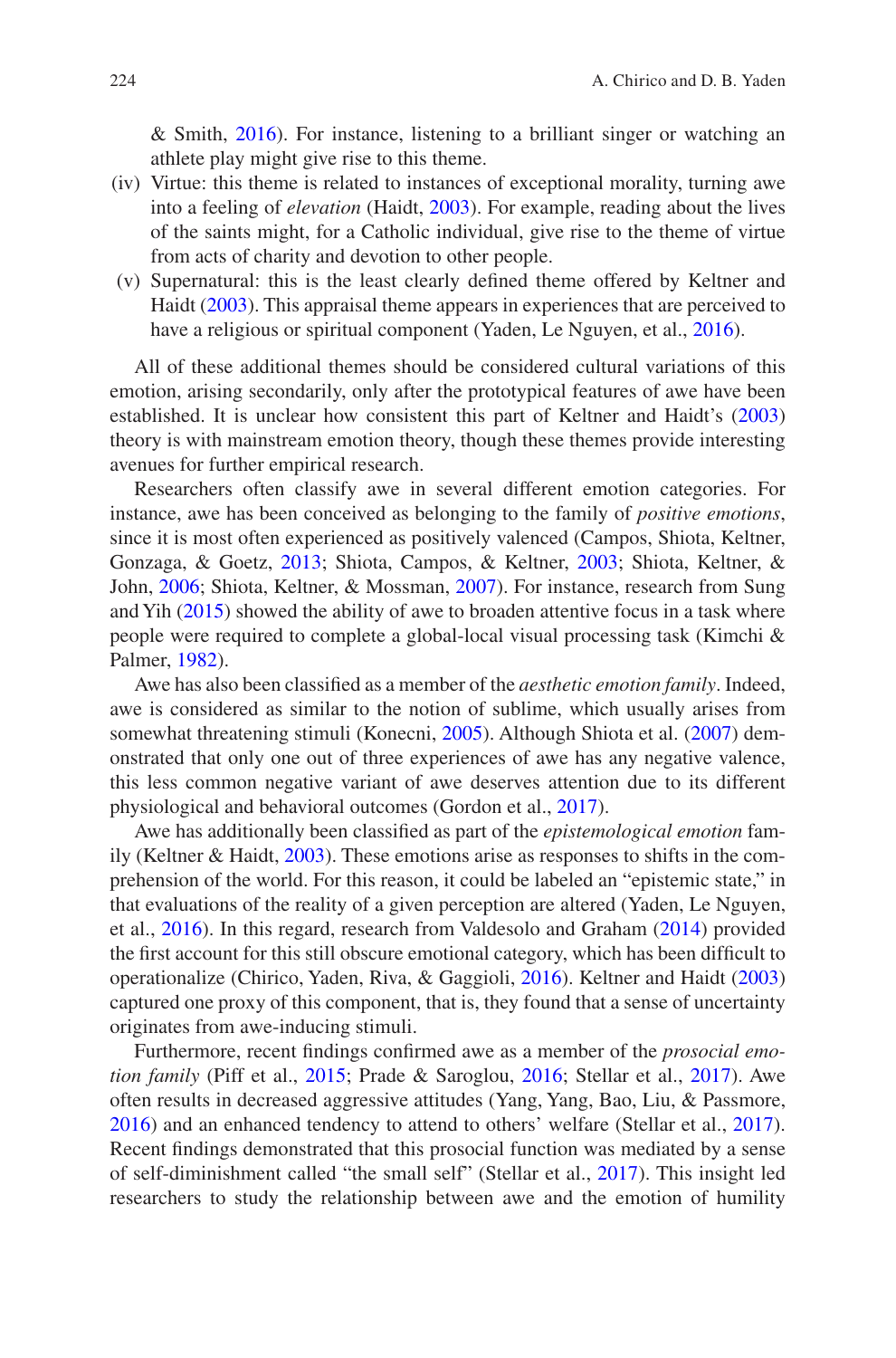(Kristjánsson, 2017; Stellar et al., 2017). Specifically, both awe and humility share the same propensity for altruism (Stellar et al., 2017).

In sum, awe is elicited by the need to accommodate a perception of vastness and may have certain themes associated with it, depending on the nature of the elicitor. Awe has several features that make it somewhat unusual. While most emotions are either positively or negatively valenced, and though awe is usually positive, it can contain positive and negative components (Gordon et al., 2017). Lastly, in terms of outcomes, awe has been experimentally shown to increase well-being (Rudd, Vohs, & Aaker, 2012) and enhance prosocial behavior (Piff et al., 2015). These outcomes of awe may be crucial to understanding its functions.

### **What Are the Functions of Awe?**

Keltner and Haidt's (2003) view draws, in part, from the functionalist paradigm, which considers emotions in terms of the role they play in facilitating adaptive behavior (Keltner & Gross, 1999; Plutchik, 1980). According to this approach, emotions are considered a result of the interaction between various psychological and physiological systems in order to facilitate a goal-directed response from the organism to a particular set of circumstances (Keltner & Gross, 1999). Construing emotions as functions allows for researchers to understand the links between their subjective components and outcomes (Lench et al., 2015; Lench, Flores, & Bench, 2011). In other words, according to this approach, emotions should be conceived as ways to adapt to survival problems. Therefore, the question posed by this perspective is: what kind of survival problem does awe address?

This chapter presents two potential answers to this question. The first is described by Keltner and Haidt (2003), who posit that awe initially helped to maintain social hierarchy by being elicited by powerful leaders. According to this view, awe arose from the social function of facilitating a subordinate-leader relationship. From the subordinate's perspective, the reaction of fear and respect combined with wonder in front of someone more powerful would strengthen and maintain social hierarchies. The negative or fearful aspects of awe are particularly relevant to this perspective, though this perspective has been somewhat neglected in the research literature (Chirico et al., 2016). Specifically, this view of awe depends on circumstances in which there is a power gradient in the group (Keltner, Gruenfeld, & Anderson, 2003). According to this view, awe acted as a primordial response to displays of power (Keltner & Haidt, 2003) by gathering people around a central dominant figure, thus reinforcing their shared social identity (Keltner & Haidt, 1999). The emotion then became generalized to any form of vastness (even nonsocial kinds), such as sweeping scenery. That is, according to their view, social triggers came before natural ones.

This chapter provides an additional view that awe was a response to nature, and only later did it become attributed to social circumstances. Natural scenery, one's immediate environmental surroundings, was, it should be noted, often a matter of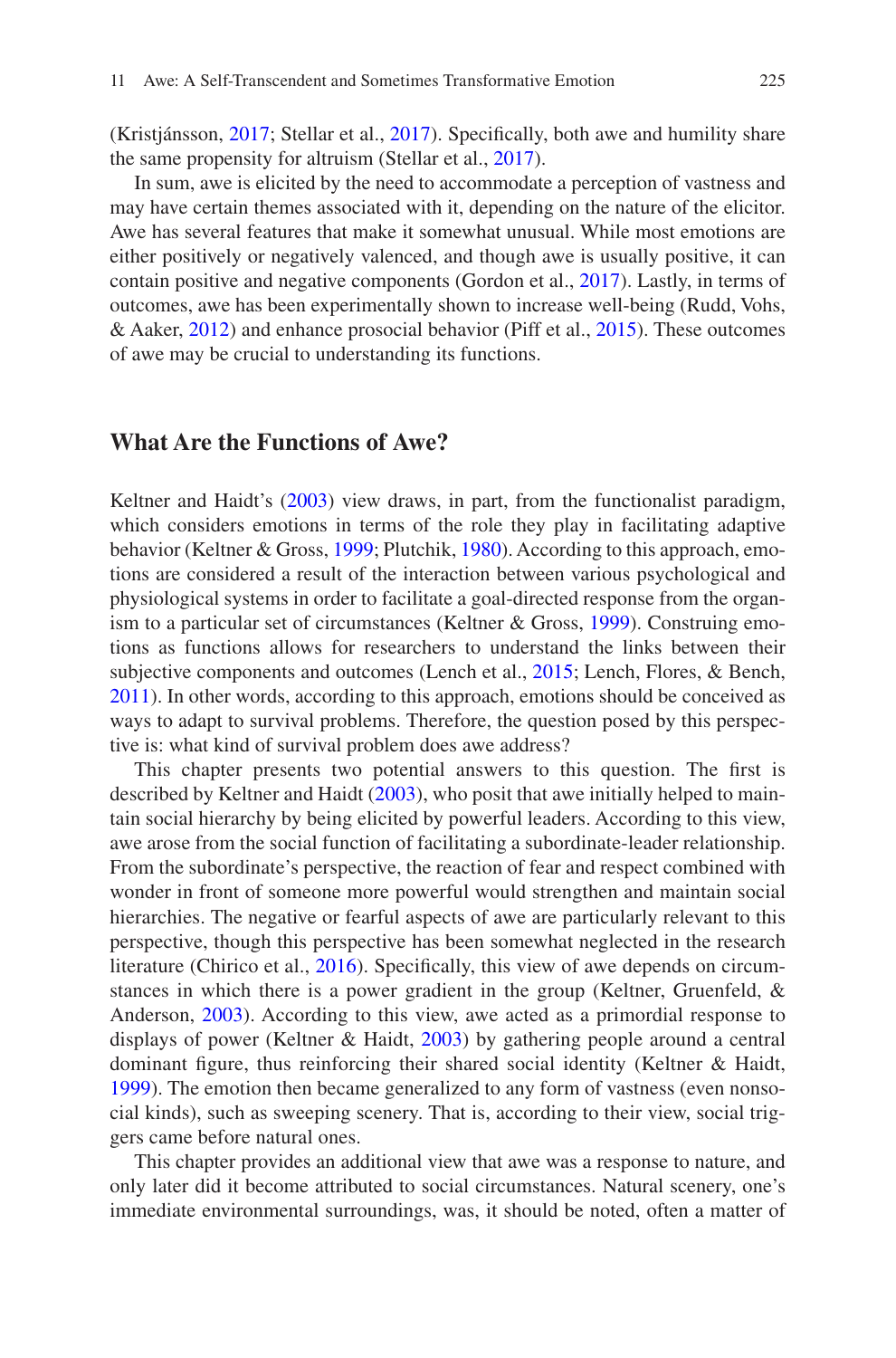<span id="page-5-0"></span>life or death in hunter-gatherer contexts. That is, finding the right place to seek shelter mattered. A theory called "prospect and refuge" (Appleton, 1996) describes the ideal kind of shelter – a location that provides both safety (at least one side protected from attack) and vantage (the ability to see approaching enemies or predators). These conditions are most often fulfilled by elevated locations with a sweeping view of the surrounding area – and this sweeping view of natural scenery happens to be the stereotypical and most prevalent elicitor of awe in contemporary settings (e.g., the Grand Canyon). This view is given some support from research in the field of aesthetics – a study that tested the prospect and refuge theory found a preference in children for sweeping scenery viewed from an elevated position (Fischer & Shrout, 2006). Furthermore, this view fits well with Kant's classic formulation of the sublime – viewing danger from safety (Kant, 1914).

Awe, then, may have been a signal that one is in a safe environment due to having both safety and a good vantage of potential dangers. Awe's association with prosocial behavior makes some sense in this view, as prosocial behavior may be nonadaptive in unsafe environments but adaptive in safe environments. Therefore, the primordial awe may have been first a response to surprisingly safe shelters that allowed for a good vantage of potential approaching enemies, thus creating an ideal context for prosocial behaviors to take place.

Supporting this view, research from the author's lab shows that physical beauty is a much more prevalent elicitor of awe, despite plenty of opportunities for the emotion to arise from dominant others (e.g., bosses; Yaden et al., in press). The social-first view would have to explain how awe initially served a function related to social hierarchy but is now most often triggered by natural beauty. The naturefirst view, on the other hand, would predict that the initial elicitors of awe remain the most prevalent, which is the case.

Furthermore, in hunter-gatherer contexts, groups were small enough that most individuals would know one another and would see one another frequently. This fact would make it difficult for the novelty component of awe to arise. Additionally, awe may be unnecessary to maintain social hierarchies as aggression and submission are already deeply ingrained social responses apparent in other mammalian contexts (Sidanius & Pratto, 2001), in species such as rodents, which seem to lack the emotion of awe. A proto version of awe has been arguably observed in primates, however, in response to waterfalls, gusts of wind, and thunder (Goodall, 2005).

Social triggers also elicit awe in humans, but this seems to occur most often in cases where one does not know the individual who is the object of awe. Being "starstruck" by a famous or powerful person is a contemporary example. It may be the case that awe only later came to be elicited by social stimuli when human groups grew large enough that impressive leaders were less known and more imposing due to their unfamiliarity. It might be that when leaders came to be seen as "forces of nature," as it were, or in cases in which individuals were able to project an exaggerated impression of power, that social circumstances induced intense experiences of awe.

However, the social-first view emphasizes the role that awe may play in learning. According to this view, awe facilitates faster learning due to the social hierarchy that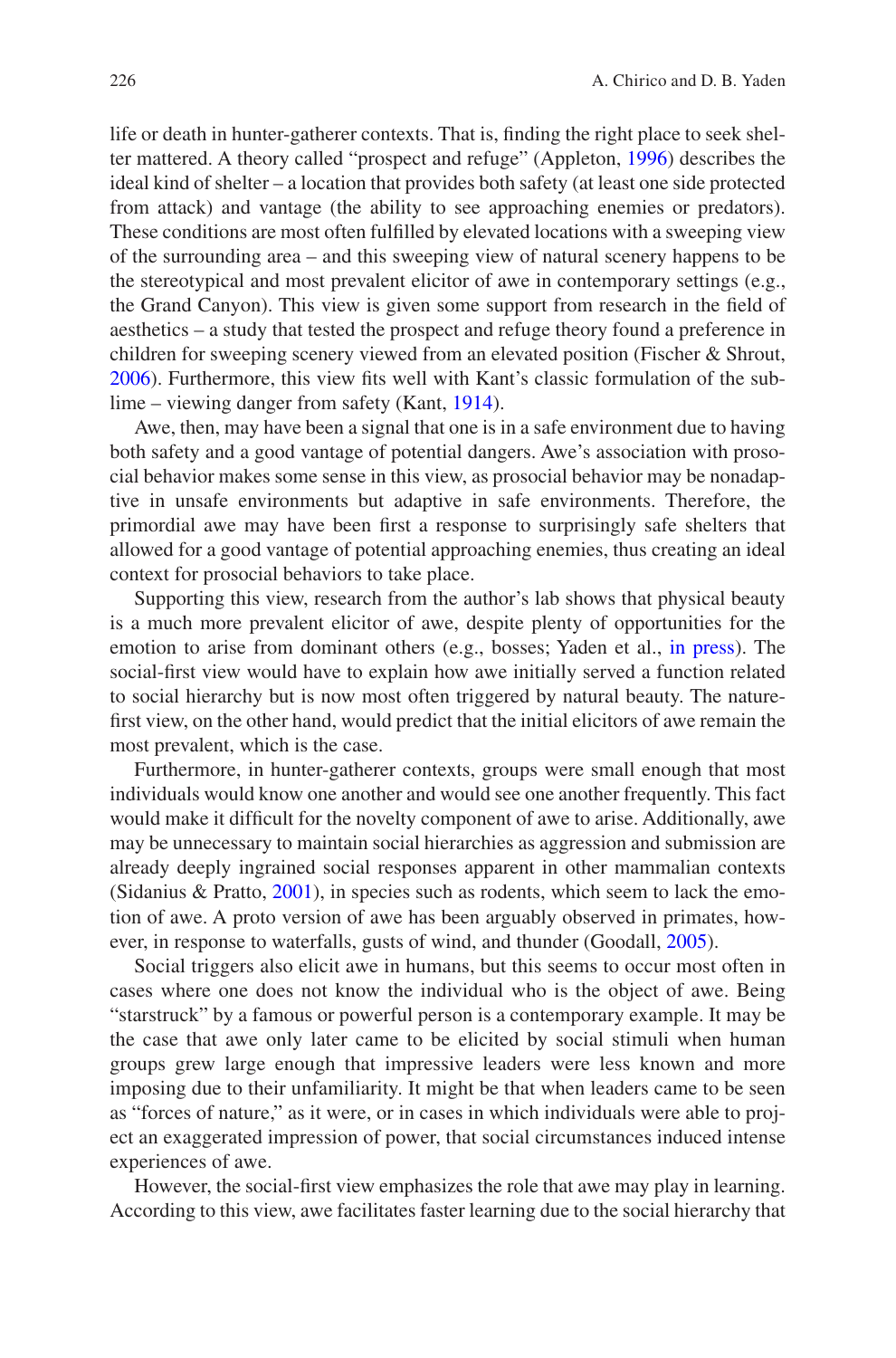it maintains. The nature-first view does not address this aspect, nor does it make sense of the need for accommodation appraisal dimension. Further analyses on the functions of awe are needed.

#### **The Self-Transcendent and Transformative Aspects of Awe**

Regardless of the true *primum movens* of awe, this emotion has important social consequences. In particular, awe has a self-transcendent quality in that it decreases self-salience and increases feelings of connectedness to other people and has been empirically demonstrated to cause increased prosocial behavior (Piff et al., 2015).

More specifically, awe was classed as a "variety of self-transcendent experience" (Yaden, Haidt, et al., 2017), which also includes the constructs of flow (Chirico, Serino, Cipresso, Gaggioli, & Riva, 2015; Csíkszentmihályi, 1990), mindfulness (Kabat-Zinn, 2003), other self-transcendent positive emotions (Van Cappellen, Saroglou, Iweins, Piovesana, & Fredrickson 2013), peak experiences (Maslow & Pi, 1964), and mystical experiences (Hood, 1975; Yaden et al., 2015). Each of these mental states shares a self-transcendent quality (though they are quite different in many other ways), and each of them is associated with well-being (Yaden, Haidt, et al., 2017).

The self-transcendent quality may exist on a spectrum of intensity, referred to as the *unitary continuum* (Yaden, Haidt, et al., 2017). Mystical experiences are at the far end of this spectrum, as these experiences can include feelings of complete oneness with other people and environment. Empirical research on mystical experiences elicited by psychedelic substances, for example, has shown that these experiences are associated with increased well-being that can last for over a year (Griffiths Richards, Johnson, McCann, & Jesse, 2008; Griffiths, Richards, McCann, & Jesse, 2006; Yaden, Le Nguyen, et al., 2017). Furthermore, mystical experiences are sometimes rated among life's most meaningful moments. In the Griffiths et al. (2006) study, two-thirds of the sample rated their experience in the top five most meaningful moments of their life. This raises the possibility that sufficiently intense awe experiences also may result in lasting enhancements to well-being and, in some cases, could even be counted as transformative.

While it is less clear why this would be the case from a functionalist perspective, awe appears capable of being transformative. Transformative changes are deep, radical, and enduring changes (Gaggioli, 2016). In other words, after such an experience, one is never quite the same – or one at least evaluates oneself as forever changed. These experiences affect the way people perceive themselves and the surrounding world, thus acting as potential drivers of a personal transformative change (Gaggioli, 2016; Gaggioli, Chirico, Triberti, & Riva, 2016). The conversion of Saint Paul on the road to Damascus – when Paul, a Christian persecutor, fell down from his horse while hearing the voice of God on him and saw a blinding light – is a paradigmatic case of transformation. A number of researchers have discussed transformative experiences; Schneider dedicated his work to present six stories on personal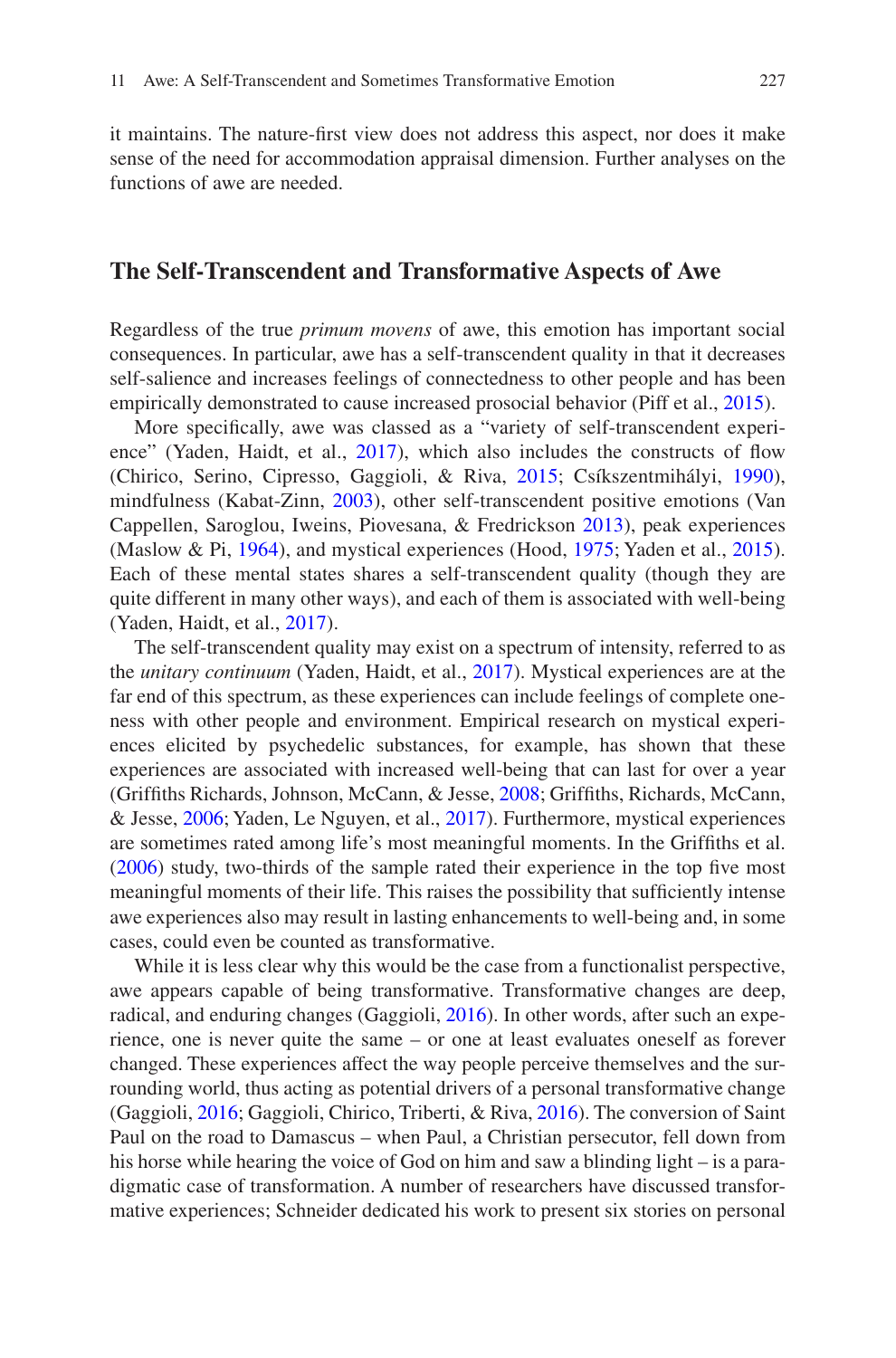change (Schneider, 2009). Pearsall (2007) devoted a book to describe his personal experience of transformation occurring after the death of his son. Regarding the transformative nature of awe, Pearsall stated:

True awe raises more questions than it does answers and challenges faith more than confirms it... Awe is when life grants us the chance to think differently and deeper about itself, so that we are not left squandering its gift by languishing it away. Being in awe can make a real mess of our lives by disrupting our certainty about ourselves and the world, but it also enlivens and invigorates our living and can change how we decide to live. (p. xviii).

Maslow also identified awe as a core moment in the process of change or as the spark to initiate transformation (Chirico et al., 2016; Maslow, 1962). These cases may occur when intense feelings of awe result in a need to accommodate many of one's mental structures or schemas. It may be that under certain circumstances the need for accommodation results in changes to one's sense of self. In other words, the need for accommodation might make the experience of awe extremely pertinent to an individual to the extent that it can affect her or his identity. Therefore, awe's transformative function can, perhaps, trigger a restructuring of individuals' inner world at the most intimate level.

#### **Eliciting Intense Awe Experiences in Experimental Settings**

Despite the potential to study self-transcendence and even personal transformations resulting from awe, researchers usually focus on instances of awe that are somewhat more subtle in order to fit the constraints of an experimental setting (Chirico et al., 2016). Silvia, Fayn, Nusbaum, and Beaty (2015) highlighted the difficulty of inducing high-intensity experiences of awe in the lab. Silvia et al. (2015) described the gap between awe captured in qualitative reports and the operationalization of awe in controlled settings. Moreover, they suggested a possible solution to this issue, calling for researchers to look for "Other methods and traditions to place the findings from low-intensity and small-scale lab research in context (Silvia et al., 2015, p. 382).

There are a few popular methods for inducing awe in experimental settings. The first is watching videos that induce awe (e.g., Piff et al., 2015). The next, somewhat less effective method, is to use awe-inspiring images (e.g., Shiota, Neufeld, Yeung, Moser, & Perea, 2011). Other labs have asked participants to recall and write about awe experiences (e.g., Griskevicius, Shiota, & Neufeld, 2010). Keltner's lab has had some success with bringing participants to scenic settings to look at California Oaks (Piff et al., 2015) or to a museum to see dinosaur bones on display (Shiota et al., 2007).

The authors' research groups responded to the call by Silvia et al. (2015) to look beyond conventional methods to induce awe, in order to create a more intense version of it in lab settings. After analyzing the issue, the lab rephrased the issue posed by Silvia. In methodological terms, their call can be viewed as attaining ecological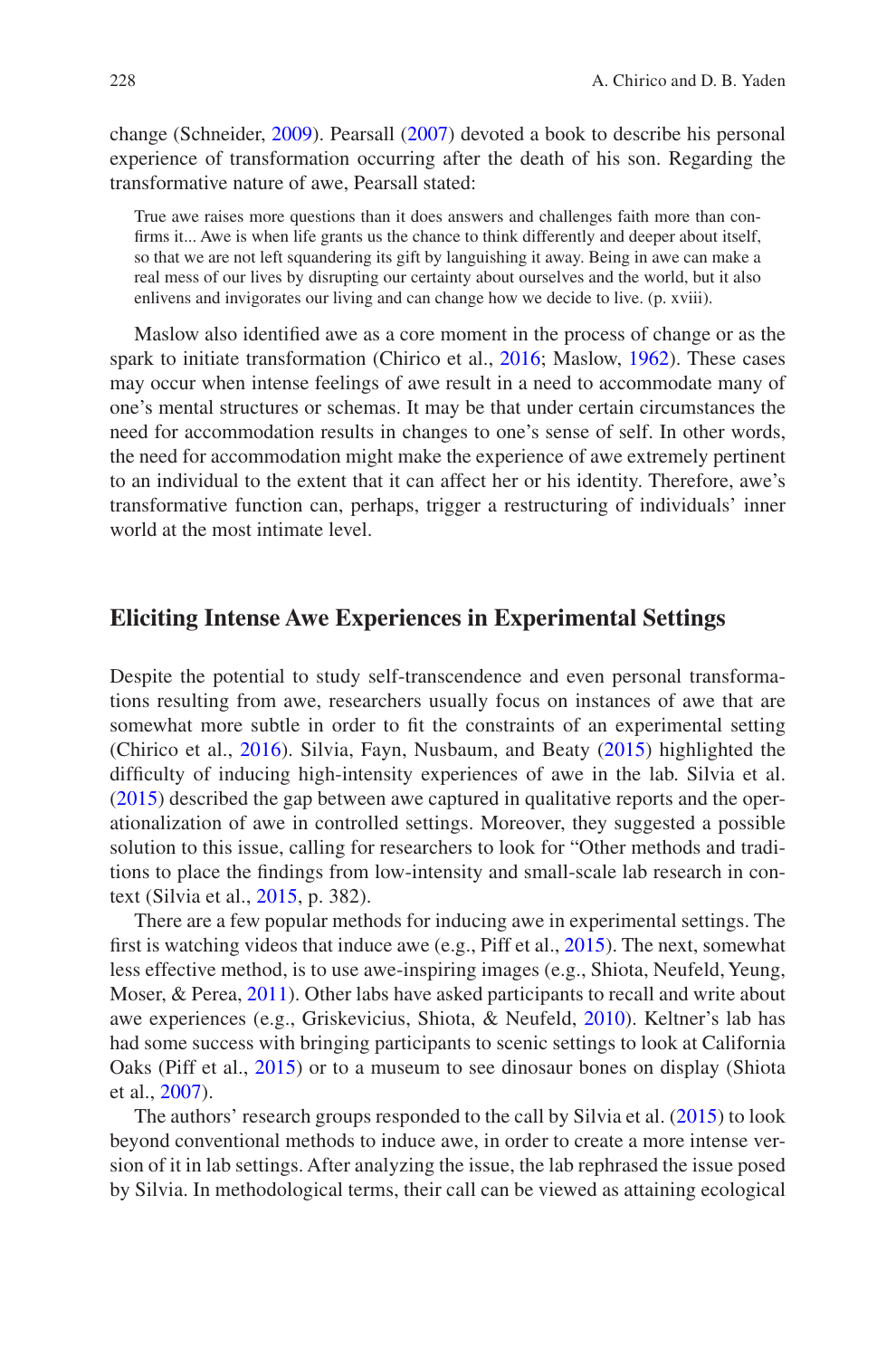validity. Therefore, attention was oriented toward innovative methods able to ensure a high degree of ecological validity despite the complexity of the target experience of awe. A search of the available emotion-induction methods showed virtual reality (VR) as a new method that is effectively able to induce the multifaceted and intense emotional experience of awe even in highly controlled laboratory settings (Parsons, 2015).

VR is a simulative technology able to generate the feeling of being present within a virtual environment, as if it were real. Specifically, users can have a certain degree of control in the virtual environment by navigating inside it, exploring it, manipulating virtual objects, or interacting with virtual agents (Triberti & Chirico, 2016; Parsons, 2015; North & North, 2016; Riva, 2005; Riva et al., 2016). VR technology makes this possible by integrating different tools such as head tracking, controllers (e.g., joystick), different types of displays (2D, 360° field of view), and stimulations (i.e., visual, auditory, haptic). These features allow VR to reproduce complex instances of emotional experiences while preserving a high degree of experimental control. Moreover, it is possible to change specific aspects of a scenario, analyzing the subsequent impact on users' experience.

Besides these technical aspects, VR can provide additional assets for the study of emotions more generally. VR can enhance the intensity of emotional states through a peculiar experience called "presence," i.e., the sense of "being there" in a virtual or real environment along with the ability to pursue personal intentions within it (Riva & Waterworth, 2003, 2014; Waterworth, Waterworth, Mantovani, & Riva, 2010; Waterworth, Waterworth, Riva, & Mantovani, 2015). Moreover, through VR, it is possible to recreate almost any kind of experience, including those violating laws of physics (e.g., Ritter et al., 2012) and emotionally complex ones (e.g., Chirico, Ferrise, Cordella, & Gaggioli, 2018).

Recent perspectives on the design of emotional experiences (Triberti, Chirico, La Rocca, & Riva, 2017) proposed appraisal themes of complex emotions as design guidelines for the development of both virtual and real environments. A basic implementation of this approach in the field of awe was provided by Chirico et al. (2017), in which the vastness appraisal dimension of awe was manipulated by changing users' field of view in a virtual environment. Users had the possibility to explore a static awe-inspiring (i.e., a view of tall trees) or neutral environment (i.e., hens wandering) either on a 2D or 360° format. In other words, participants could observe emotional scenarios as if they were in a normal cinema with a 2D monitor (i.e., watching tall trees from a distance) or as if they were truly "in" the scene (i.e., in a forest surrounded by tall trees). In this case, the dimension of presence (i.e., "the physical extent of the sensorial information"; Coelho, Tichon, Hine, Wallis, & Riva, 2006, p. 29) was manipulated by means of changing the technological features of the medium. Self-report assessments and psychophysiological measures of awe showed that induced awe was more intense when elicited by 360° virtual scenarios. This approach supports the need to "design" experiences of awe in the lab to simulate natural experiences and suggests that VR is a promising tool to pursue this goal.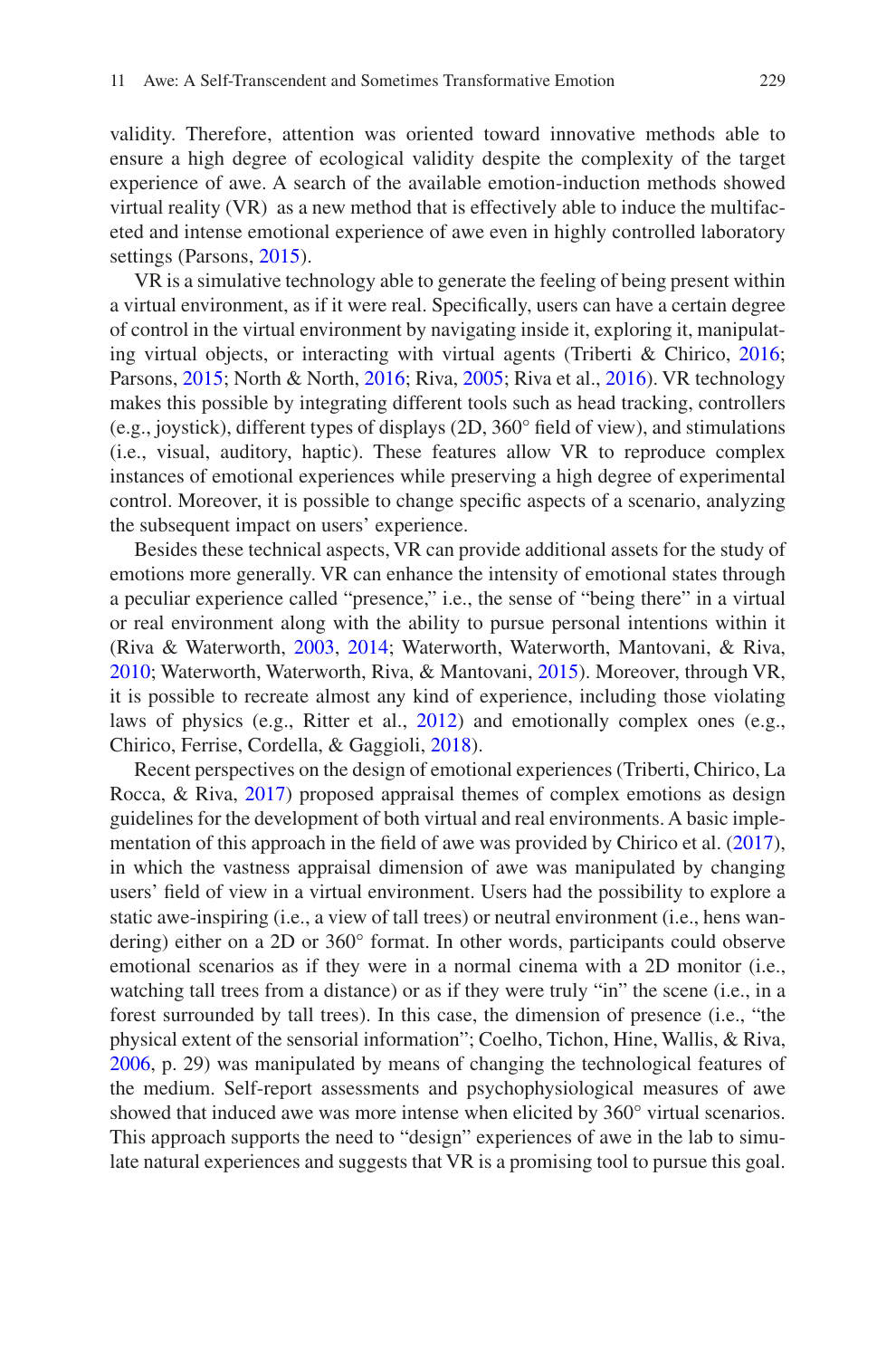# **Conclusion**

Since Keltner and Haidt's (2003) article introducing awe to mainstream emotion research, the emotion of awe has received empirical attention elaborating its triggers, subjective qualities, and outcomes. Awe has been shown to be complex, both in terms of its mix of positive and negative valence and its capacity to alter the senses of time, space, and self. The functions of awe are still unclear but may be most related to its capacity to enhance social connectedness. The theoretical debate of whether awe's function first arose out of social hierarchy dynamics and was later elicited by natural scenery, or whether it was initially a signal of an environment offering safety and a sweeping vantage (i.e., prospect and refuge) and was later triggered by impressive leaders, is worthy of further discussion from the functionalist perspective. Moreover, the self-transcendent and transformational aspects of this emotion deserve more empirical attention. Lastly, new means to elicit awe are becoming available, such as VR. Going forward, more ecologically valid studies will provide answers to the many open questions still surrounding the emotion of awe.

# **References**

- Appleton, J. (1996). *The experience of landscape*. Chichester, England: Wiley.
- Campos, B., Shiota, M. N., Keltner, D., Gonzaga, G. C., & Goetz, J. L. (2013). What is shared, what is different? Core relational themes and expressive displays of eight positive emotions. *Cognition and Emotion, 27*, 37–52.
- Chirico, A., Cipresso, P., Yaden, D. B., Biassoni, F., Riva, G., & Gaggioli, A. (2017). Effectiveness of immersive videos in inducing awe: An experimental study. *Scientific Reports, 7*, 1218. <https://doi.org/10.1038/s41598-017-01242-0>
- Chirico, A., Ferrise, F., Cordella, L., & Gaggioli, A. (2018). Designing awe in virtual reality: An experimental study. *Frontiers in Psycholology, 8*, 2351.
- Chirico, A., Serino, S., Cipresso, P., Gaggioli, A., & Riva, G. (2015). When music "flows". State and trait in musical performance, composition and listening: A systematic review. *Frontiers in Psychology, 6*.<https://doi.org/10.3389/fpsyg.2015.00906>
- Chirico, A., Yaden, D., Riva, G., & Gaggioli, A. (2016). The potential of virtual reality for the investigation of awe. *Frontiers in Psychology, 7*. <https://doi.org/10.3389/fpsyg.2016.01766>
- Coelho, C., Tichon, J., Hine, T. J., Wallis, G., & Riva, G. (2006). Media presence and inner presence: The sense of presence in virtual reality technologies. In *From communication to presence: Cognition, emotions and culture towards the ultimate communicative experience* (pp. 25–45). IOS Press, Amsterdam.
- Csíkszentmihályi, M. (1990). *Flow: The psychology of optimal experience*. New York, NY: Harper Collins.
- Ekman, P. (1992). An argument for basic emotions. *Cognition and Emotion, 6*, 169–200.
- Ekman, P., & Cordaro, D. (2011). What is meant by calling emotions basic. *Emotion Review, 3*, 364–370.
- Fehr, B., & Russell, J. A. (1984). Concept of emotion viewed from a prototype perspective. *Journal of Experimental Psychology: General, 113*, 464–486.
- Fischer, M. A., & Shrout, P. E. (2006). Children's liking of landscape paintings as a function of their perceptions of prospect, refuge, and hazard. *Environment and Behavior, 38*, 373–393.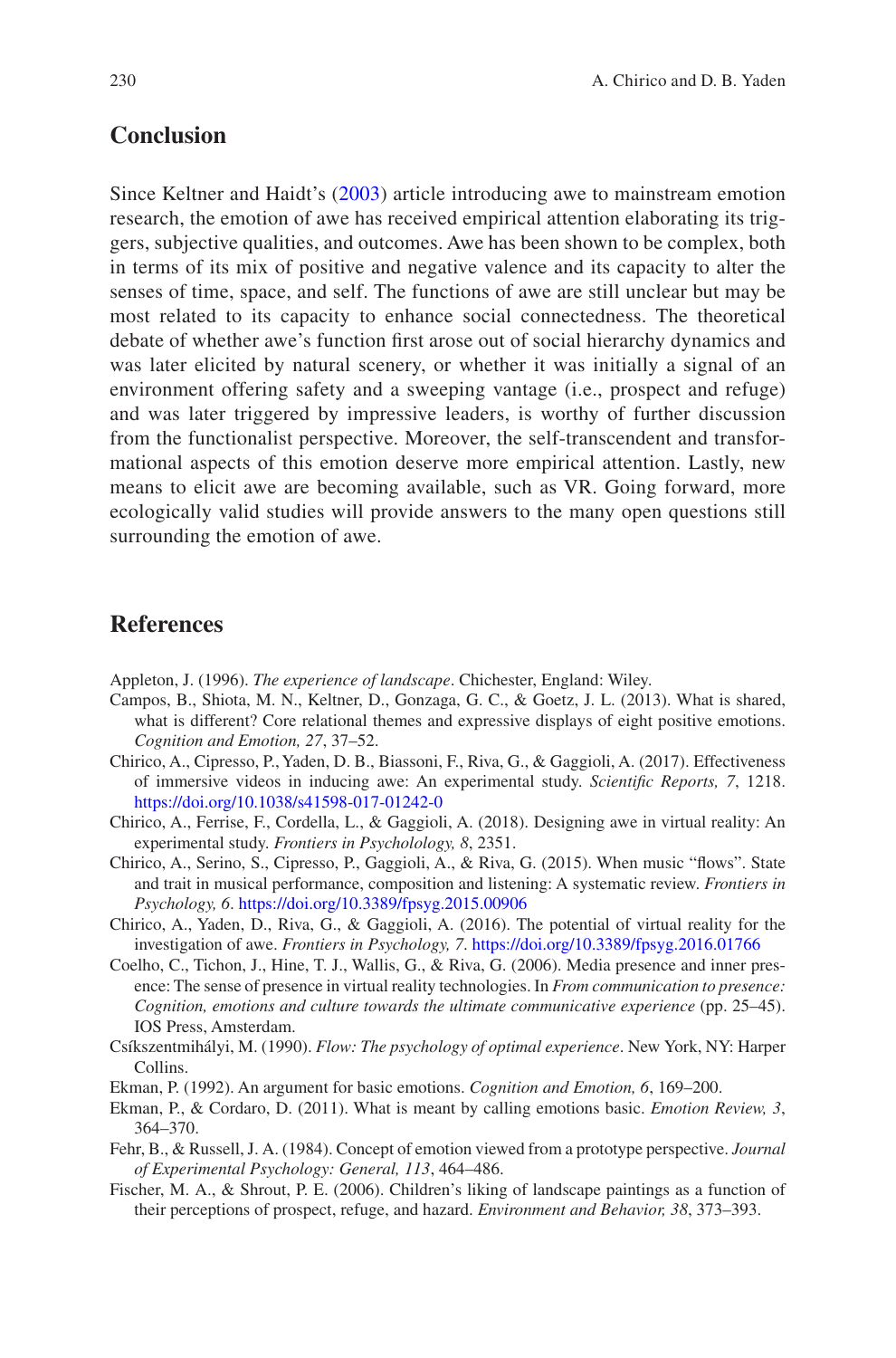- Gaggioli, A. (2016). Transformative experience design. In A. Gaggioli, A. Ferscha, G. Riva, S. Dunne, & I. Viaud-Delmon (Eds.), *Human computer confluence: Transforming human experience through symbiotic technologies* (pp. 96–121). Berlin: De Gruyter Open.
- Gaggioli, A., Chirico, A., Triberti, S., & Riva, G. (2016). Transformative interactions: Designing positive technologies to foster self-transcendence and meaning. *Annual Review of Cybertherapy and Telemedicine, 14*, 169–175.
- Griffiths, R. R., Richards, W. A., Johnson, M. W., McCann, U. D., & Jesse, R. (2008). Mysticaltype experiences occasioned by psilocybin mediate the attribution of personal meaning and spiritual significance 14 months later. *Journal of Psychopharmacology, 22*, 621–632.
- Griffiths, R. R., Richards, W. A., McCann, U., & Jesse, R. (2006). Psilocybin can occasion mystical-type experiences having substantial and sustained personal meaning and spiritual significance. *Psychopharmacology, 187*, 268–283.
- Griskevicius, V., Shiota, M. N., & Neufeld, S. L. (2010). Influence of different positive emotions on persuasion processing: A functional evolutionary approach. *Emotion, 10*, 190–206.
- Goodall, J. (2005). *Primate spirituality. Encyclopedia of religion and nature* 1303–1306.
- Gordon, A. M., Stellar, J. E., Anderson, C. L., McNeil, G. D., Loew, D., & Keltner, D. (2017). The dark side of the sublime: Distinguishing a threat-based variant of awe. *Journal of Personality and Social Psychology, 113*, 310–328.
- Haidt, J. (2003). Elevation and the positive psychology of morality. In C. L. Keyes & J. Haidt (Eds.), *Flourishing: Positive psychology and the life well-lived* (pp. 275–289). Washington, DC: American Psychological Association.
- Hood, R. W., Jr. (1975). The construction and preliminary validation of a measure of reported mystical experience. *Journal for the Scientific Study of Religion, 14*, 29–41.
- Kabat-Zinn, J. (2003). Mindfulness-based interventions in context: Past, present, and future. *Clinical Psychology: Science and Practice, 10*, 144–156.
- Kant, I. (1914). *Kant's critique of judgement* (rev. J. H. Bernard, Trans.). New York, NY: Macmillan (Original work published 1790).
- Keltner, D., & Gross, J. J. (1999). Functional accounts of emotions. *Cognition and Emotion, 13*, 467–480.
- Keltner, D., Gruenfeld, D. H., & Anderson, C. (2003). Power, approach, and inhibition. *Psychological Review, 110*, 265–284.
- Keltner, D., & Haidt, J. (1999). Social functions of emotions at four levels of analysis. *Cognition and Emotion, 13*, 505–521.
- Keltner, D., & Haidt, J. (2003). Approaching awe, a moral, spiritual, and aesthetic emotion. *Cognition and Emotion, 17*, 297–314.
- Kimchi, R., & Palmer, S. E. (1982). Form and texture in hierarchically constructed patterns. *Journal of Experimental Psychology: Human Perception and Performance, 8*, 521–535.
- Konecni, V. J. (2005). The aesthetic trinity: Awe, being moved, thrills. *Bulletin of Psychology and the Arts, 5*, 27–44.
- Kristjánsson, K. (2017). Awe: An Aristotelian analysis of a non-Aristotelian virtuous emotion. *Philosophia, 45*, 125–142.
- Lazarus, R. S. (1991). *Emotion and adaptation*. Oxford, England: Oxford University Press.
- Lench, H. C., Bench, S. W., Darbor, K. E., & Moore, M. (2015). A functionalist manifesto: Goalrelated emotions from an evolutionary perspective. *Emotion Review, 7*, 90–98.
- Lench, H. C., Flores, S. A., & Bench, S. W. (2011). Discrete emotions predict changes in cognition, judgment, experience, behavior, and physiology: A meta-analysis of experimental emotion elicitations. *Psychological Bulletin, 137*, 834–855.
- Margolis, E., & Laurence, S. (1999). *Concepts: Core readings*. Cambridge, MA: MIT Press.
- Maslow, A. H. (1962). Lessons from the peak-experiences. *Journal of Humanistic Psychology, 2*, 9–18.
- Maslow, A. H., & Pi, K. D. (1964). *Religions, values, and peak-experiences*. Columbus, OH: Ohio State University Press. Columbus, Ohio.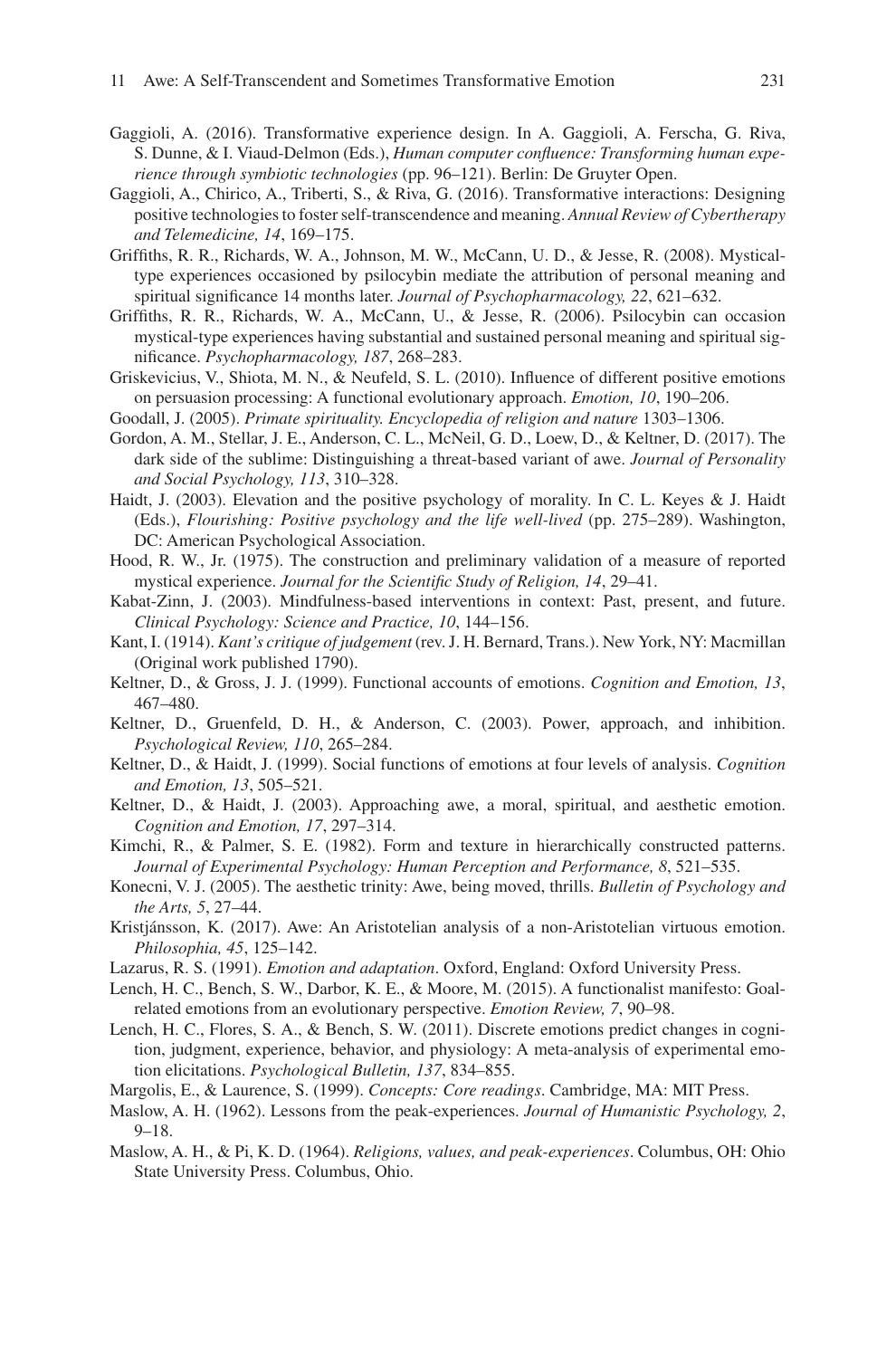- North, M. M., & North, S. M. (2016). Virtual reality therapy. In J. Luiselli & A. Fischer (Eds.), *Computer-assisted and web-based innovations in psychology, special education, and health* (pp. 141–156). Oxford, England: Academic.
- Onu, D., Kessler, T., & Smith, J. R. (2016). Admiration: A conceptual review. *Emotion Review, 8*, 218–230.
- Parsons, T. D. (2015). Virtual reality for enhanced ecological validity and experimental control in the clinical, affective and social neurosciences. *Frontiers in Human Neuroscience, 9*. [https://](https://doi.org/10.3389/fnhum.2015.00660) [doi.org/10.3389/fnhum.2015.00660](https://doi.org/10.3389/fnhum.2015.00660)
- Pearsall, P. (2007). *Awe: The delights and dangers of our eleventh emotion*. Deerfield Beach, FL: Health Communications, Inc.
- Piff, P. K., Dietze, P., Feinberg, M., Stancato, D. M., & Keltner, D. (2015). Awe, the small self, and prosocial behavior. *Journal of Personality and Social Psychology, 108*, 883–899.
- Plutchik, R. (1980). A general psychoevolutioanry theory of emotion. In R. Plutchik & H. Kellerman (Eds.), *Emotion: Theory, research, and experience: Theories of emotion* (pp. 3–33). New York, NY: Academic.
- Prade, C., & Saroglou, V. (2016). Awe's effects on generosity and helping. *The Journal of Positive Psychology, 11*, 522–530.
- Ritter, S. M., Damian, R. I., Simonton, D. K., van Baaren, R. B., Strick, M., Derks, J., & Dijksterhuis, A. (2012). Diversifying experiences enhance cognitive flexibility. *Journal of Experimental Social Psychology, 48*, 961–964.
- Riva, G. (2005). Virtual reality in psychotherapy: Review. *Cyberpsychology & Behavior, 8*, 220–230.
- Riva, G., Villani, D., Cipresso, P., Repetto, C., Triberti, S., Di Lernia, D., … Gaggioli, A. (2016). Positive and transformative technologies for active ageing. *Studies in Health Technology and Informatics, 220*, 308–315.
- Riva, G., & Waterworth, J. A. (2003). Presence and the self: A cognitive neuroscience approach. *Presence Connect, 3*(3.) Retrieved from: [http://www8.informatik.umu.se/~jwworth/Riva-](http://www8.informatik.umu.se/~jwworth/Riva-Waterworth.htm)[Waterworth.htm](http://www8.informatik.umu.se/~jwworth/Riva-Waterworth.htm)
- Riva, G., & Waterworth, J. A. (2014). Being present in a virtual world. In M. Grinshaw (Ed.), *The oxford handbook of virtuality* (pp. 205–221). Oxford, England: Oxford University Press.
- Rosch, E. (1983). Prototype classification and logical classification: The two systems. In E. K. Scholnick (Ed.), *New trends in conceptual representation: Challenges to Piaget's theory* (pp. 73–86). Hillsdale, NJ: Erlbaum.
- Rudd, M., Vohs, K. D., & Aaker, J. (2012). Awe expands people's perception of time, alters decision making, and enhances well-being. *Psychological Science, 23*, 1130–1136.
- Schindler, I., Hosoya, G., Menninghaus, W., Beermann, U., Wagner, V., Eid, M., & Scherer, K. R. (2017). Measuring aesthetic emotions: A review of the literature and a new assessment tool. *PLoS One, 12*, e0178899.
- Schneider, K. J. (2009). *Awakening to awe: Personal stories of profound transformation*. Plymouth, England: Jason Aronson.
- Shiota, M. N., Campos, B., & Keltner, D. (2003). The faces of positive emotion. *Annals of the New York Academy of Sciences, 1000*, 296–299.
- Shiota, M. N., Keltner, D., & John, O. P. (2006). Positive emotion dispositions differentially associated with Big Five personality and attachment style. *The Journal of Positive Psychology, 1*, 61–71.
- Shiota, M. N., Keltner, D., & Mossman, A. (2007). The nature of awe: Elicitors, appraisals, and effects on self-concept. *Cognition and Emotion, 21*, 944–963.
- Shiota, M. N., Neufeld, S. L., Yeung, W. H., Moser, S. E., & Perea, E. F. (2011). Feeling good: Autonomic nervous system responding in five positive emotions. *Emotion, 11*, 1368–1378.
- Sidanius, J., & Pratto, F. (2001). *Social dominance: An intergroup theory of social hierarchy and oppression*. Cambridge, England: Cambridge University Press.
- Silvia, P. J., Fayn, K., Nusbaum, E. C., & Beaty, R. E. (2015). Openness to experience and awe in response to nature and music: Personality and profound aesthetic experiences. *Psychology of Aesthetics, Creativity, and the Arts, 9*, 376–384.